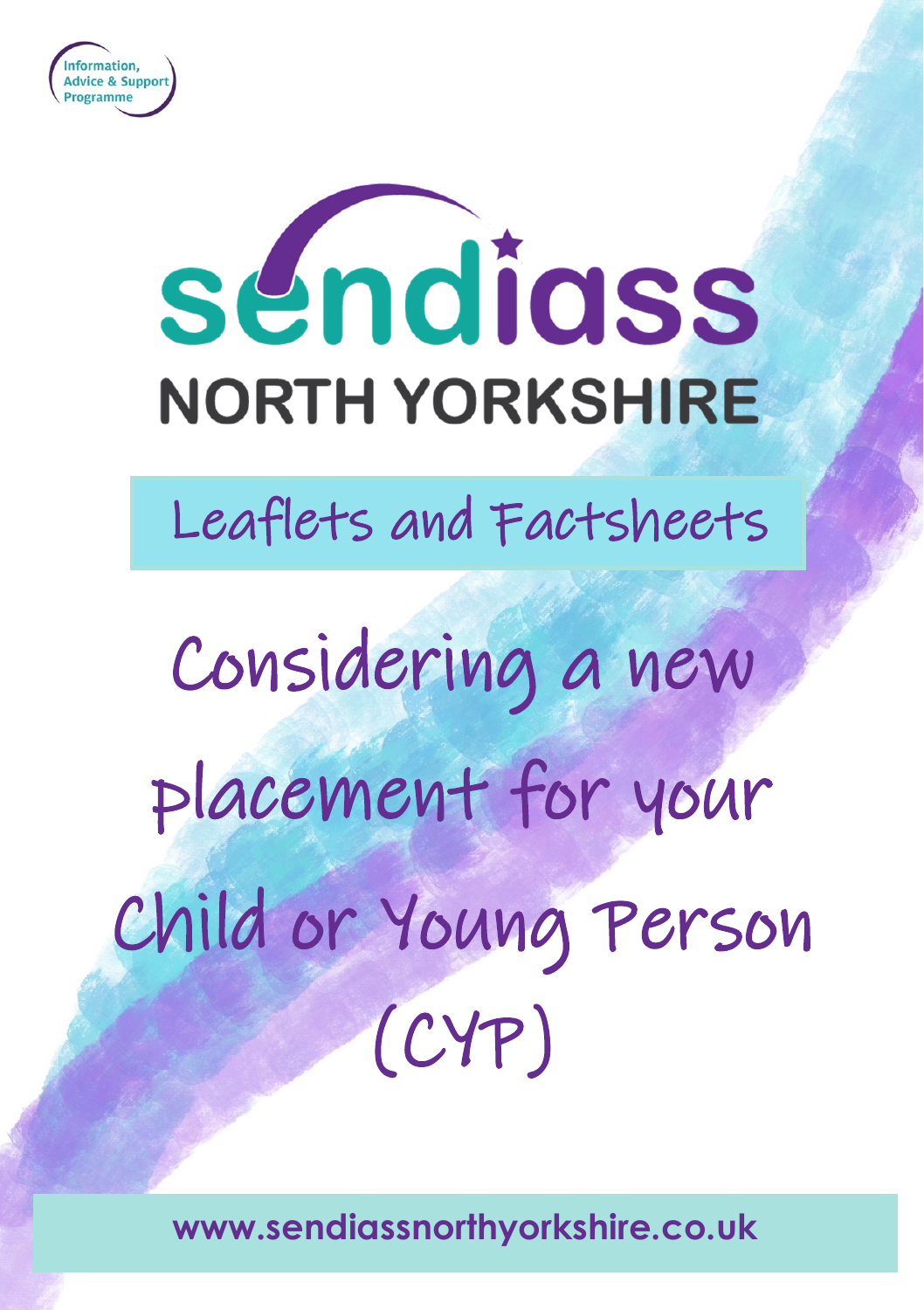### Considering a new placement for your

# Child or Young Person (CYP)

To make the most of this time, have a list of questions ready before you visit a new placement. Prepare before you go by reports such as the placement's SEND Policy and Anti-bullying Policy. These will be available on their website.

You may also want to read their latest Ofsted report and ask other parents about their experiences. It is important to remember that everyone has different needs and therefore a placement may be a good fit for one person and not another. Try and keep an open mind, think of you CYP's needs and how this placement may meet them.

## For Mainstream, Special Schools and Colleges

#### Environment

- How big is the school site how do students move around, is it safe and secure?
- Will the environment be too overwhelming if your CYP has sensory sensitivities or high anxiety?
- Are there designated spaces for your CYP to work privately from other students or in small groups if needed?
- For CYP that need plenty of space to move around, is this available?
- How accessible is the placement for my CYP and are they ways to support my CYP with accessibility?

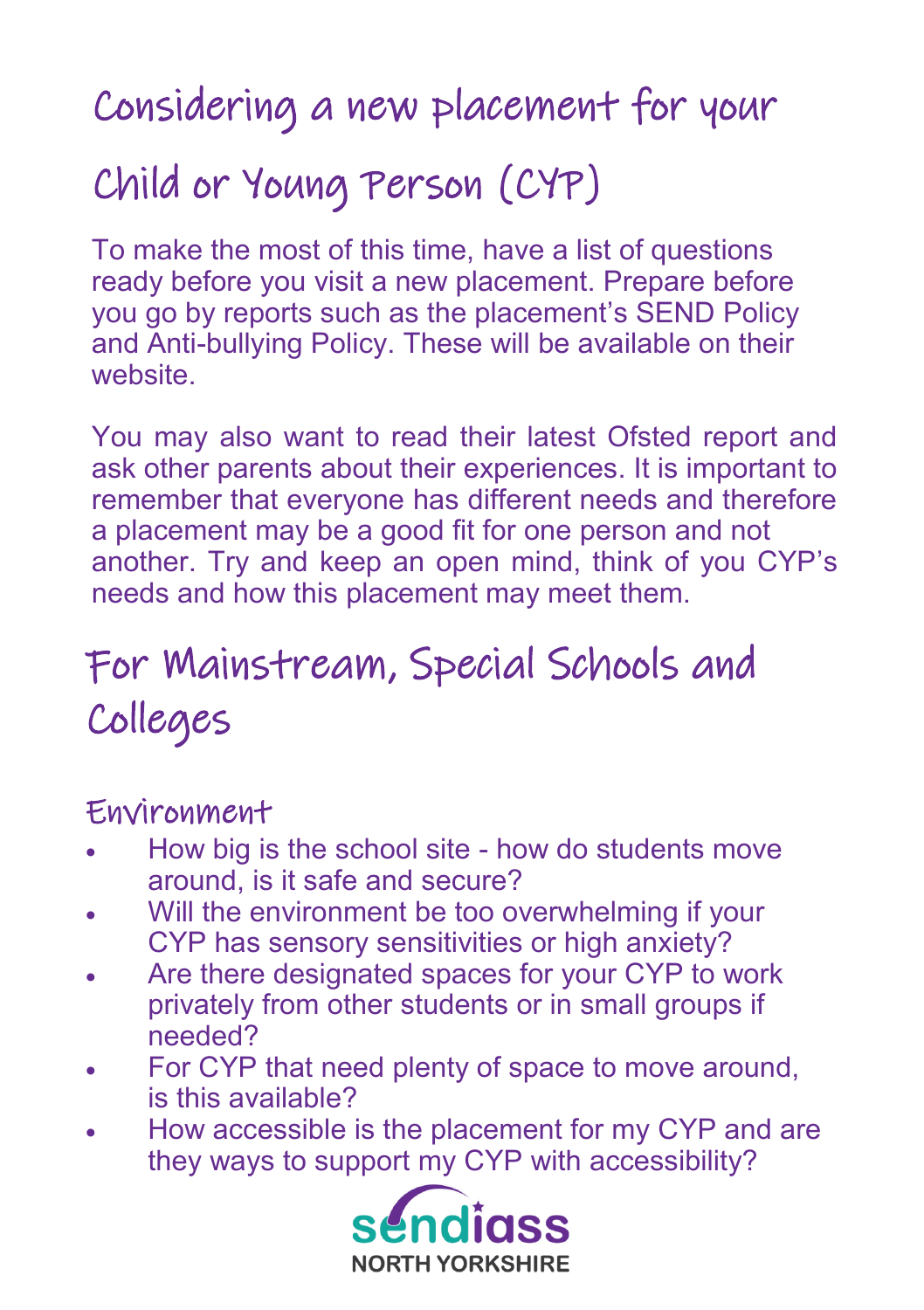- What are the toilets like? Are there facilities for CYP who need changing?
- Is there a uniform and if so, can adjustments be made if my CYP has sensory sensitivities?
- What are the playground facilities like? Are there
- quiet areas for children who don't want to run around or team games?
- What happens at break and lunch times? Are there supervised activities that encourage friendships and working together?

#### About Learning and the Curriculum

- How are classes arranged?
- Are some students entered for National Curriculum qualifications? If so, what are their choices and how many could they gain?
- What other qualifications are offered?
- Is there a particular pattern to the school day/week?
- Do CYP move to other classrooms and work with
- different staff members at any time, for example to complete arts and craft activities, PE etc?
- For College students, will there be set days, work
- experience or other expectations alongside their course?
- What are the responsibilities of teaching assistants? How are teachers involved if my CYP has one-to-one support?
- How big is the average group size?
- What experience does the placement have of
- supporting other CYP with similar needs to my CYP?
- What support is offered to help my CYP access other activities such as swimming, performing on stage and school trips?

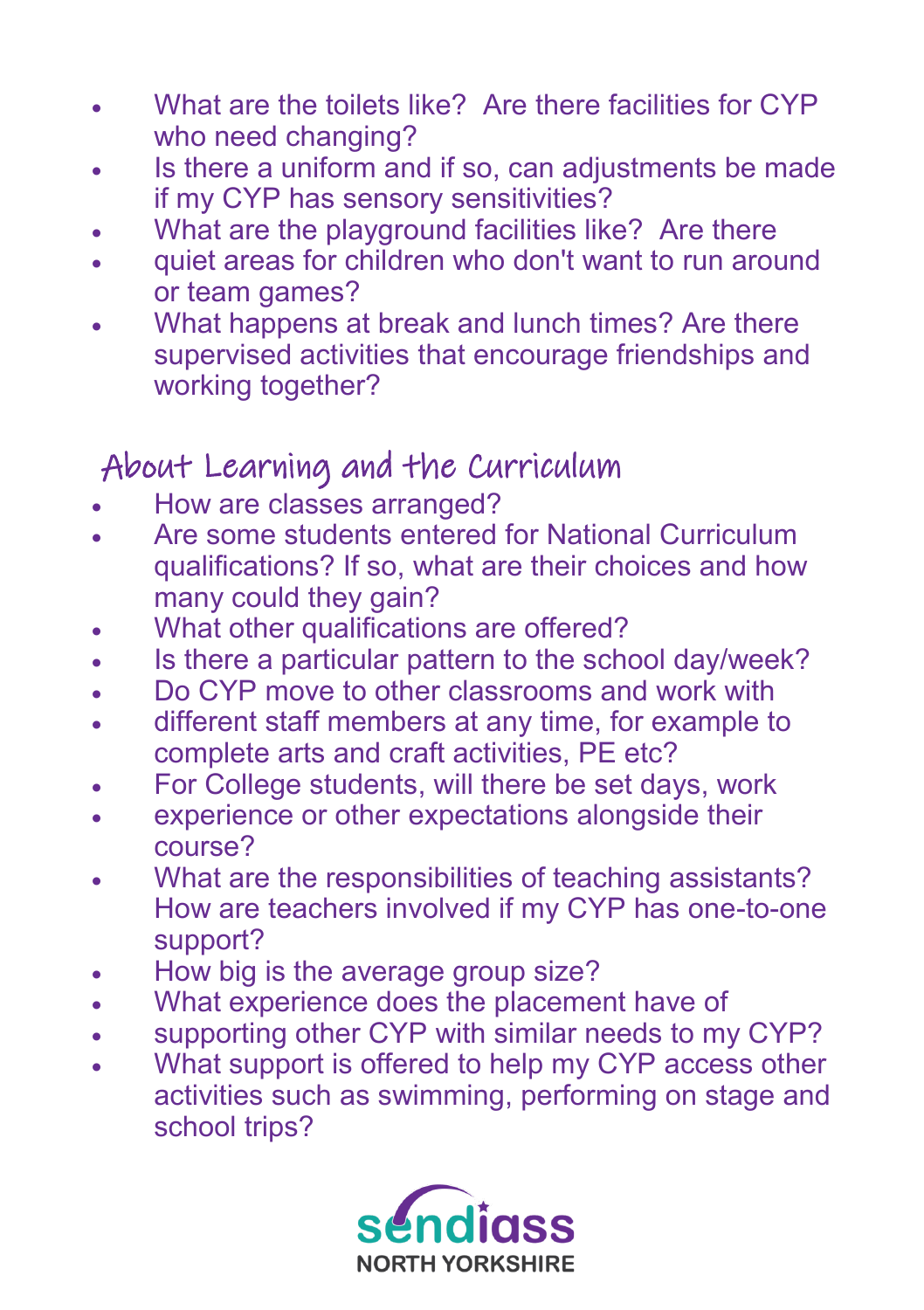#### Social Support and Communication

- If needed, is there a transition plan for CYP starting at this placement?
- How does the placement support CYP to settle in and make friends? Are there friendship support groups or buddying systems in place?
- How does the placement manage behaviour linked to a CYP's disability?
- How does the placement communicate with parents/ carers?

#### For Special Schools

If you are looking at special schools or colleges for your CYP, you also may want to ask these questions.

- Does this placement already support and have experience of CYP with similar needs to your CYP?
- Will there be suitable peers in this placement for my CYP to work alongside?
- Do all staff have specialist qualifications that match my CYP's needs?
- Therapies are there therapists on site? Are therapies delivered on an individual or group basis? Is this by therapists or therapy assistants? How is the therapy integrated into the curriculum? Are these sessions often weekly or for a set time or given as written in my CYP's EHCP?
- What kind of medical support is available? If this is on site, will it be administered by a qualified practitioner? If my CYP uses specialist equipment, will the staff be trained to use the equipment correctly?

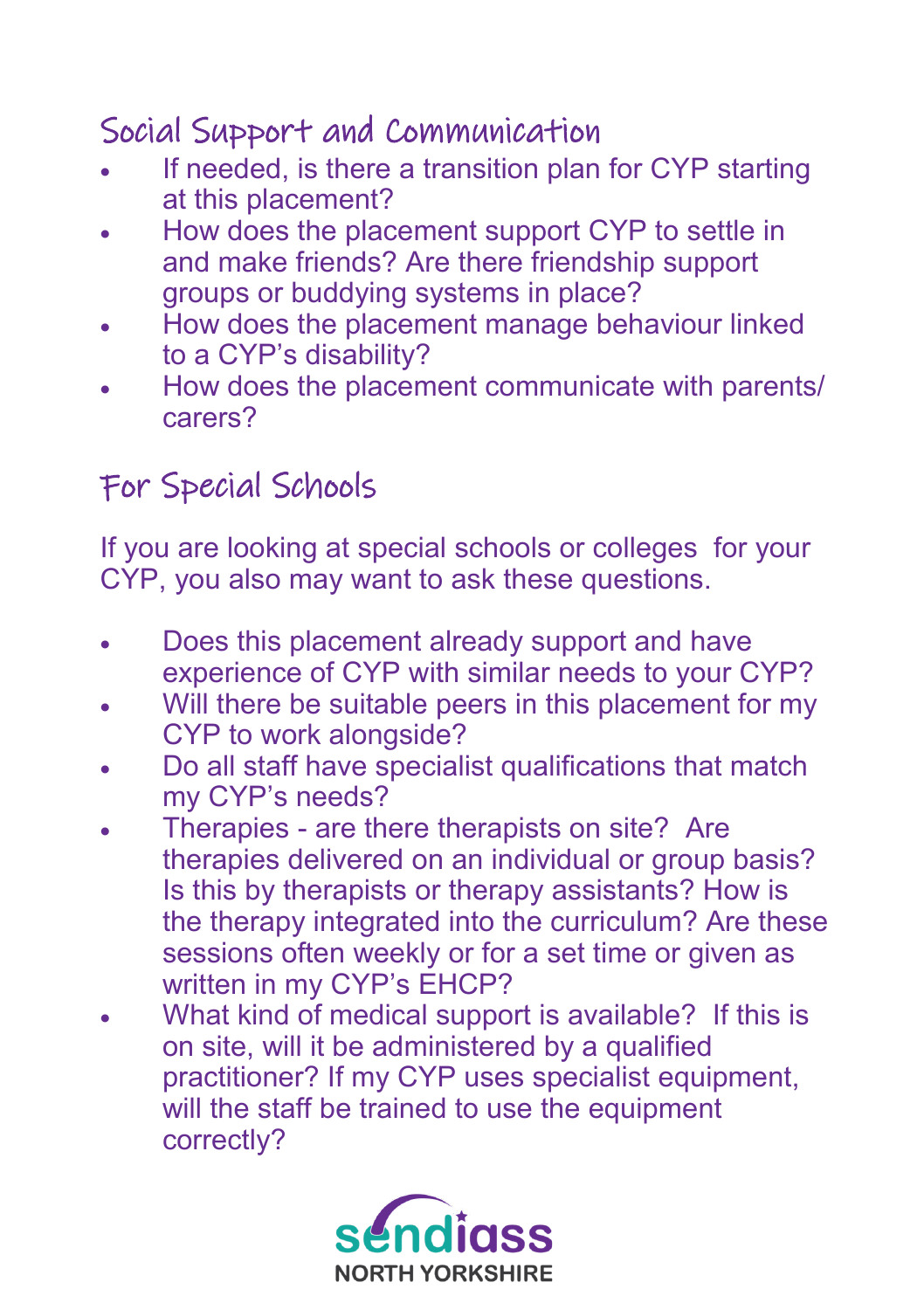- What alternative communication methods are used, for example Makaton/ PECS? Are all staff trained in these? Is assistive technology available for CYP who need it?
- Does the placement have specialist facilities, such as a hydrotherapy pool or sensory room?
- Does the placement use physical restraint, and if so, what is the policy for this? Who provides training on this? Do all staff complete regular up to date
- training? How are parents/carers informed of this? What support if offered form parents in managing similar situations differently, for example restorative practice?
- Are there links with mainstream schools or colleges?
- If transportation is required , your local authority may provide help if your CYP meets the criteria. Check your council's school transport policy and seek advice on your rights.